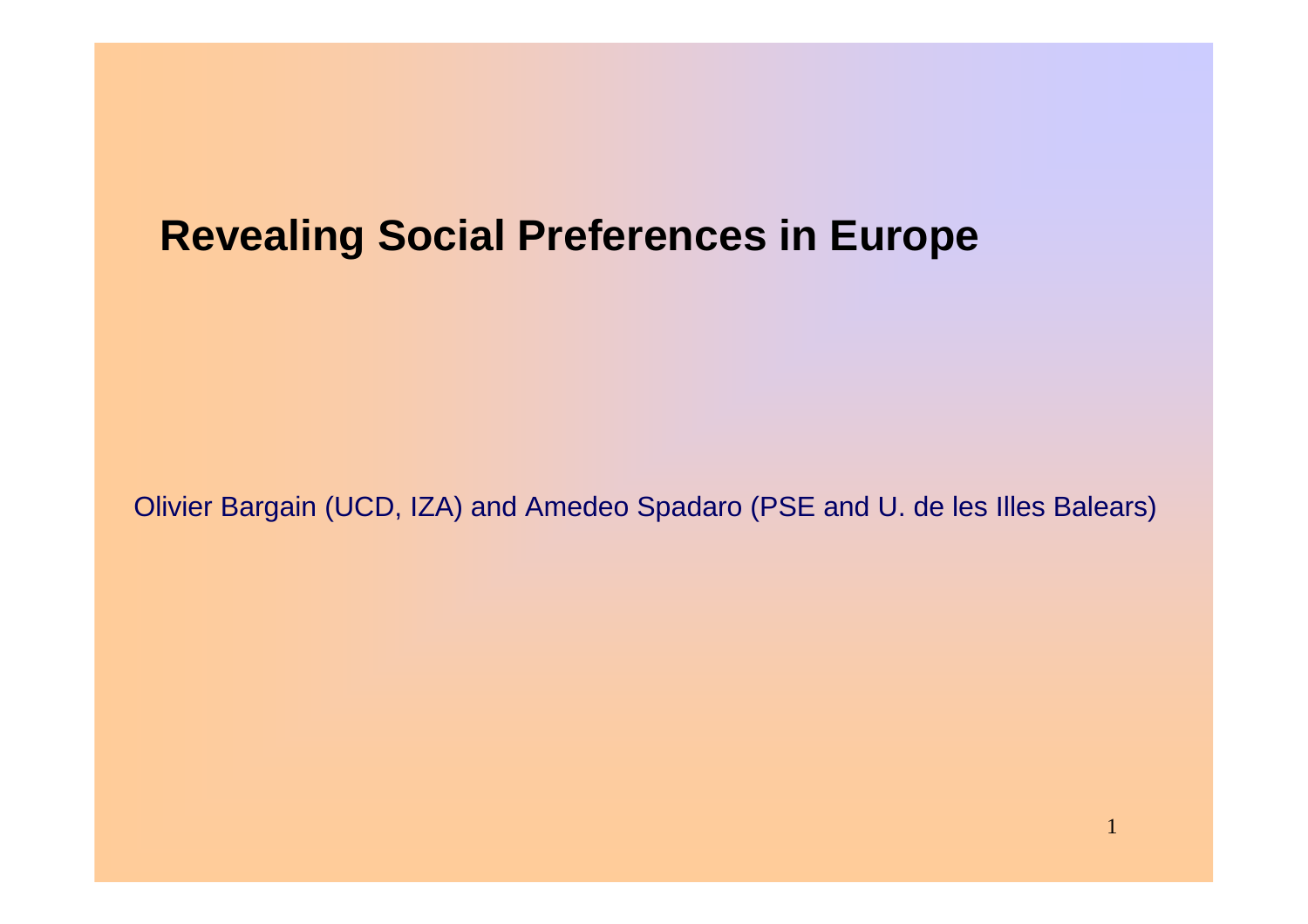# **Motivation**

#### **Various approaches**

• surveys directly measuring attitudes toward inequality

- e.g. International Social Survey Program, used for instance in Corneo and Grüner (2002), Osberg and Smeeding (2005)

- Experiments
	- e.g. Fehr and Schmidt (1999)
- Implicit value judgements in poverty/inequality indices
	- e.g. using natural rate of subjective inequality in Lambert et al. (2003)

#### **Our focus: implicit redistributive taste incorporated in tax-benefit systems**

- Recent attempt to use optimal tax framework
- Compare optimal tax schedule to actual one: Saez (US, 2002); Spadaro (France, 2004), Laroque (France, 2005); Brewer, Saez, Shephard (UK, 2007)

• For which degree of inequality aversion does the optimal schedule come close to the actual one?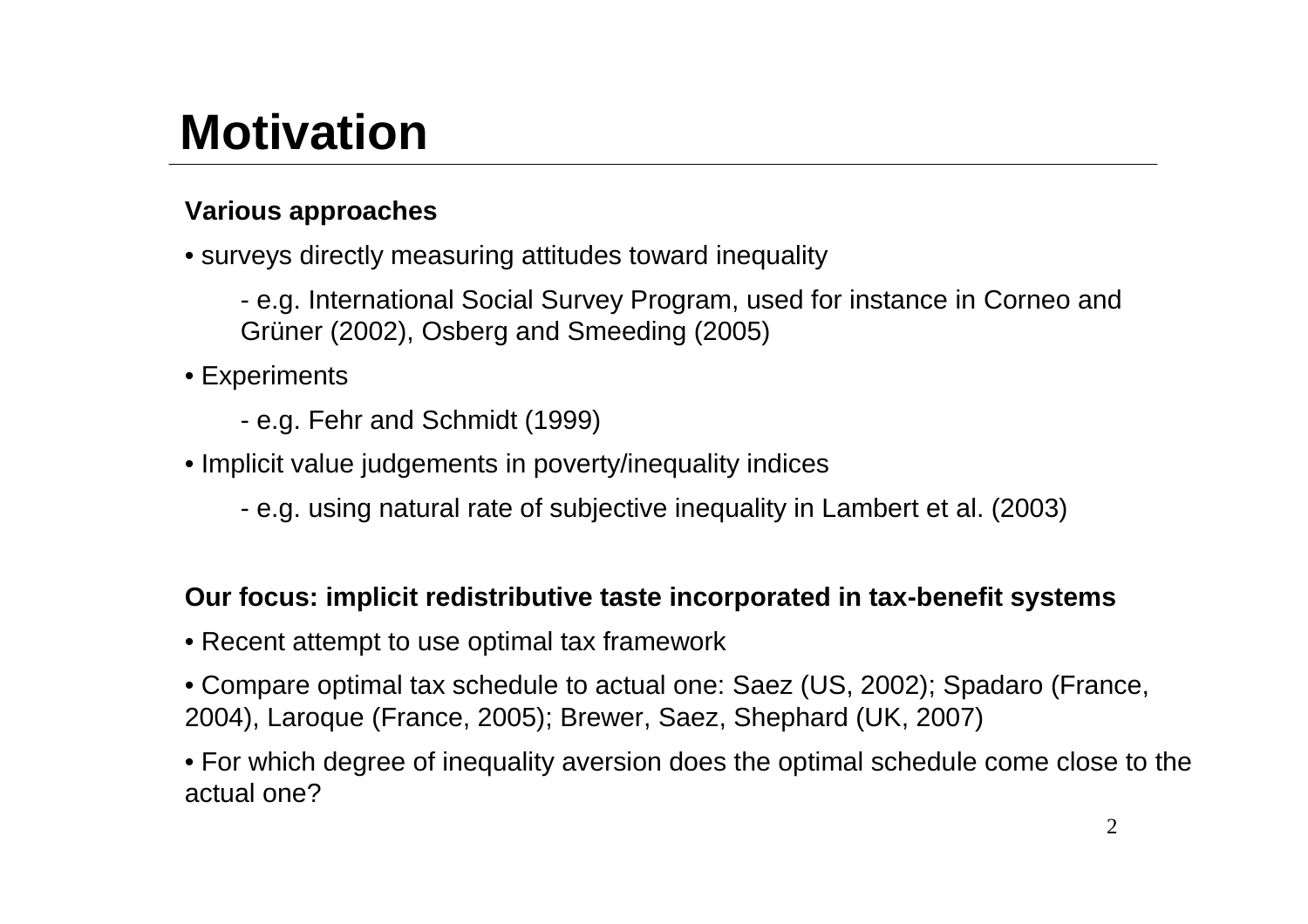# **Motivation (2)**

- Possibility to invert optimal tax models to retrieve implicit social preferences
- Previous attempts:
	- Commodity taxation: Ahmad and Stern (1984), Christiansen and Jansen (1978)
	- Inversion of Mirrlees model (intensive margin): Bourguignon and Spadaro (France, 2007)
	- Inversion of Saez (2002)'s extensive-intensive model:

#### **In this paper**

- Straighforward inversion of Saez (2002)'s model (see also Bourguignon and Spadaro 2007 for France and Blundell et al. 2007 for the UK and Germany)
- Infer the social weights that make European tax-benefit systems optimal
- Compare to qualitative analysis of European welfare regime (Esping-Andersen, 1992)
- Check if implicit weights consistent with the assumption of a Paretian planner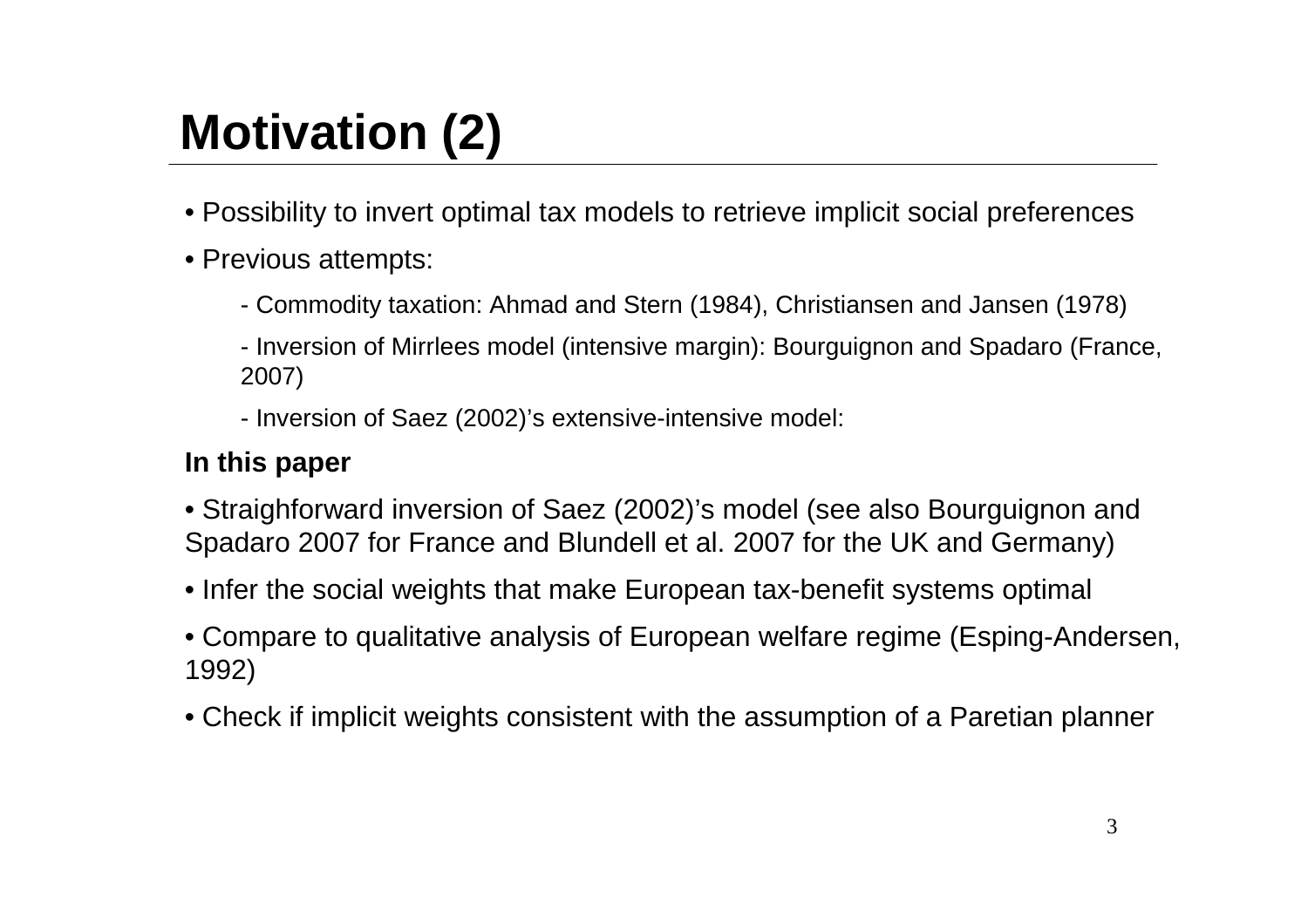# **Optimal taxation: setting**

### .**Saez (2002)**

- *I+1* types, with income *Y<sup>i</sup>* increasing with *i* (agent monotonicity)
- *Ti*: net tax paid by group *i*
- *Ci=Yi-Ti*: disposable income of group *i*
- type 0: unemployed, with *Y0=0 and transfer C0=-T<sup>0</sup>*

• *g<sup>i</sup>* : social weights : (per capita) marginal social welfare of a 1 EUR transfer to an individual in group *I,* expressed in terms of public funds

• *hi*: share of group *i* in the population

Optimal tax formula:

$$
\frac{T_i - T_{i-1}}{C_i - C_{i-1}} = \frac{1}{\zeta_i h_i} \sum_{j=1}^{I} h_j \left[ 1 - g_j - \eta_j \frac{T_j - T_0}{C_j - C_0} \right]
$$

4 concentrated at the **extensive margin** (participation elasticity *ηi*) or the **intensive** Optimal tax rule depends heavily on whether labor supply responses are **margin** (earnings elasticity *ζi*)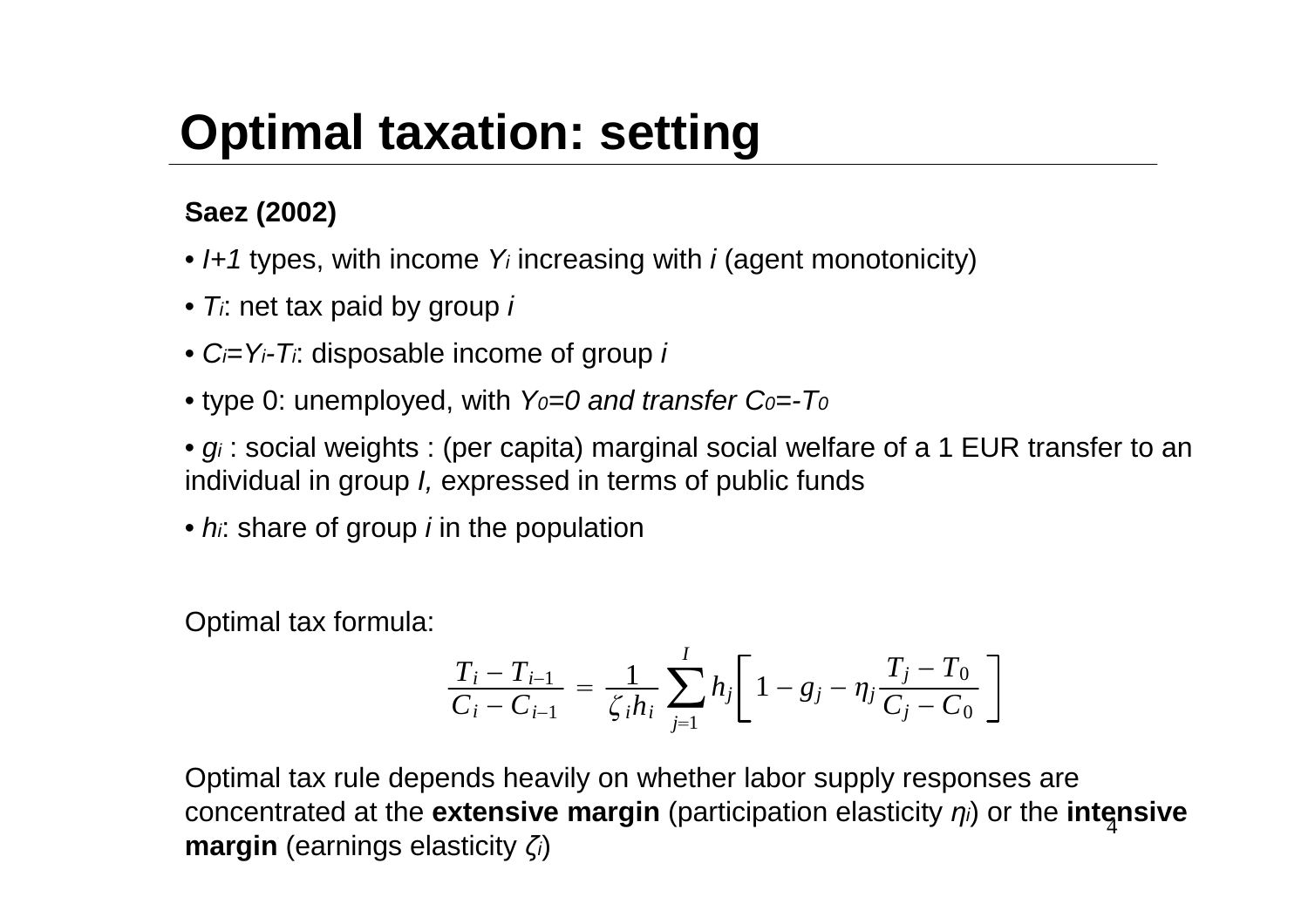# **Optimal taxation: setting (2)**

**Participation elasticity**: % of group i who stop working following 1% decrease in *Ci-C<sup>0</sup>*

$$
\eta_i = \frac{C_i - C_0}{h_i} \frac{\partial h_i}{\partial (C_i - C_0)}
$$

**Earnings (mobility) elasticity**: % increase in group i following 1% increase in *ΔC* assuming that individuals can adjust labour supply only to the neighbouring choice

$$
\zeta_i = \frac{C_i - C_{i-1}}{h_i} \frac{\partial h_i}{\partial (C_i - C_{i-1})}
$$

Assuming no income effect yields the following normalisation:

$$
\sum_i h_i g_i = 1
$$

5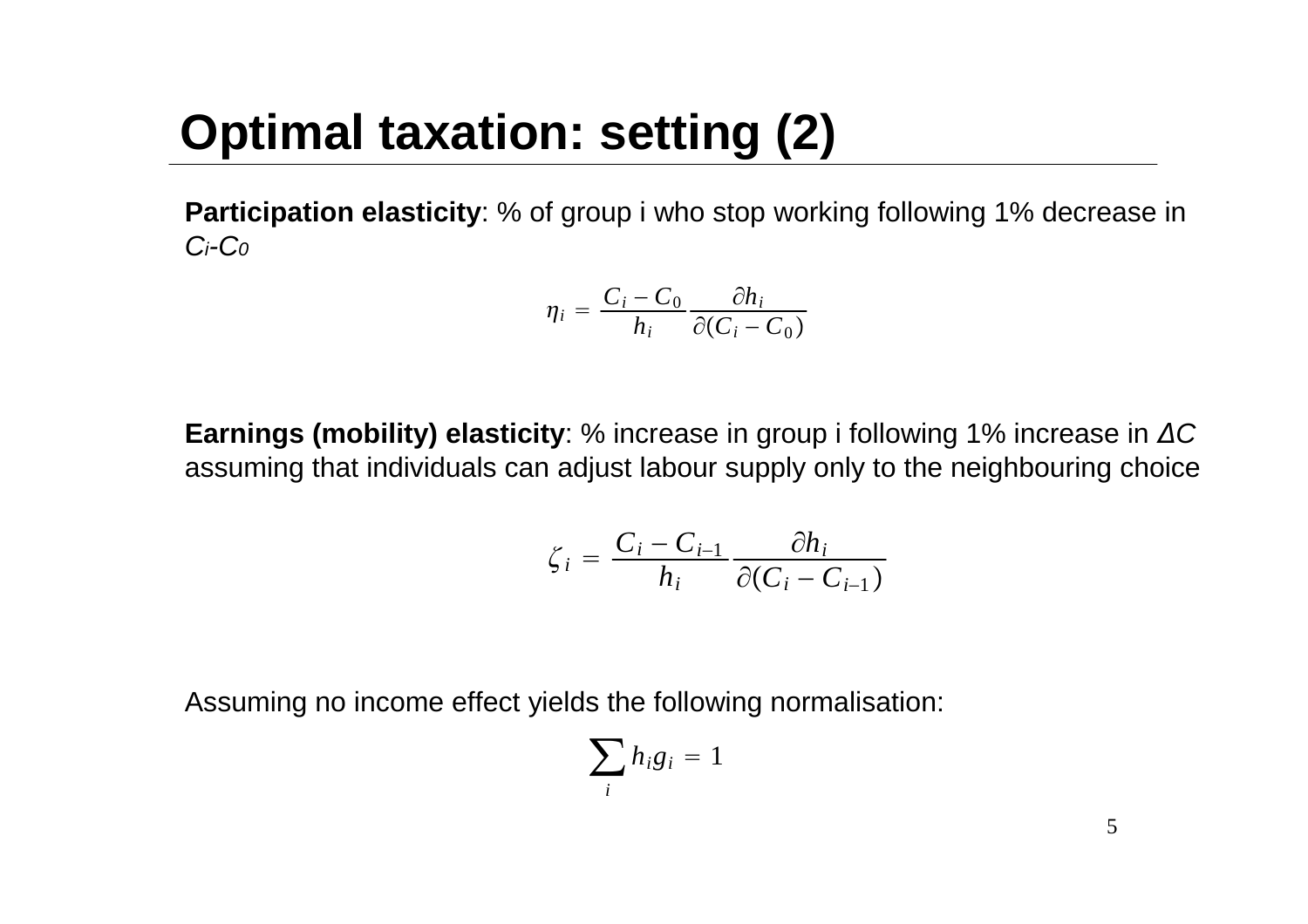### **Optimal taxation: inversion**

.Straightforward inversion of the model

Start with last group:

$$
g_I = 1 - \eta_I \frac{T_I - T_0}{C_I - C_0} - \zeta_I \frac{T_I - T_{I-1}}{Y_I - Y_{I-1}}
$$

Compute social weights recursively:

$$
g_i = 1 - \eta_i \frac{T_i - T_0}{C_i - C_0} - \zeta_i \frac{T_i - T_{i-1}}{Y_i - Y_{i-1}} + \frac{1}{h_i} \sum_{j=i+1}^{I} h_j \left[ 1 - g_j - \eta_j \frac{T_j - T_0}{C_j - C_0} \right] \text{ for } i = 1, \dots, I-1
$$

Normalisation condition for the first group:

$$
g_0 = \frac{1}{h_0} \left( 1 - \sum_{i=1}^{I} h_i g_i \right)
$$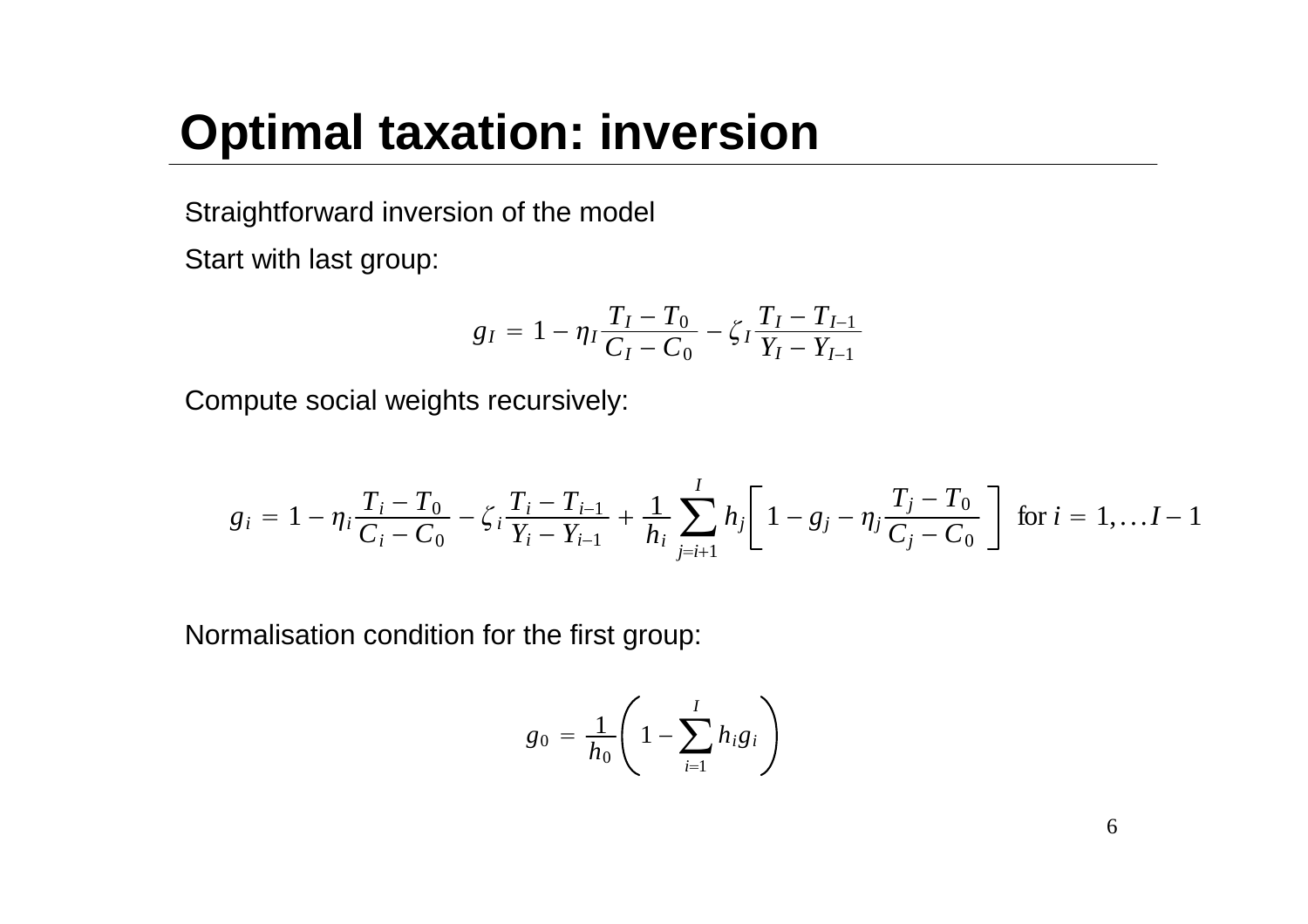# **Implicit preferences in Europe**

### .**Saez (2002), US**

- set of transfers (EITC, TANF, food stamp) for single mothers
- $\rightarrow$  well explained by the model
- no benefit for singles and model less relevant

### **Europe**

- contrary to the US, welfare system for singles in several EU countries
- possibility to exploit variation across countries: from no transfers (SP) to highly generous social assistance (DK)
- First intuitions given by budget constraints for hypothetical households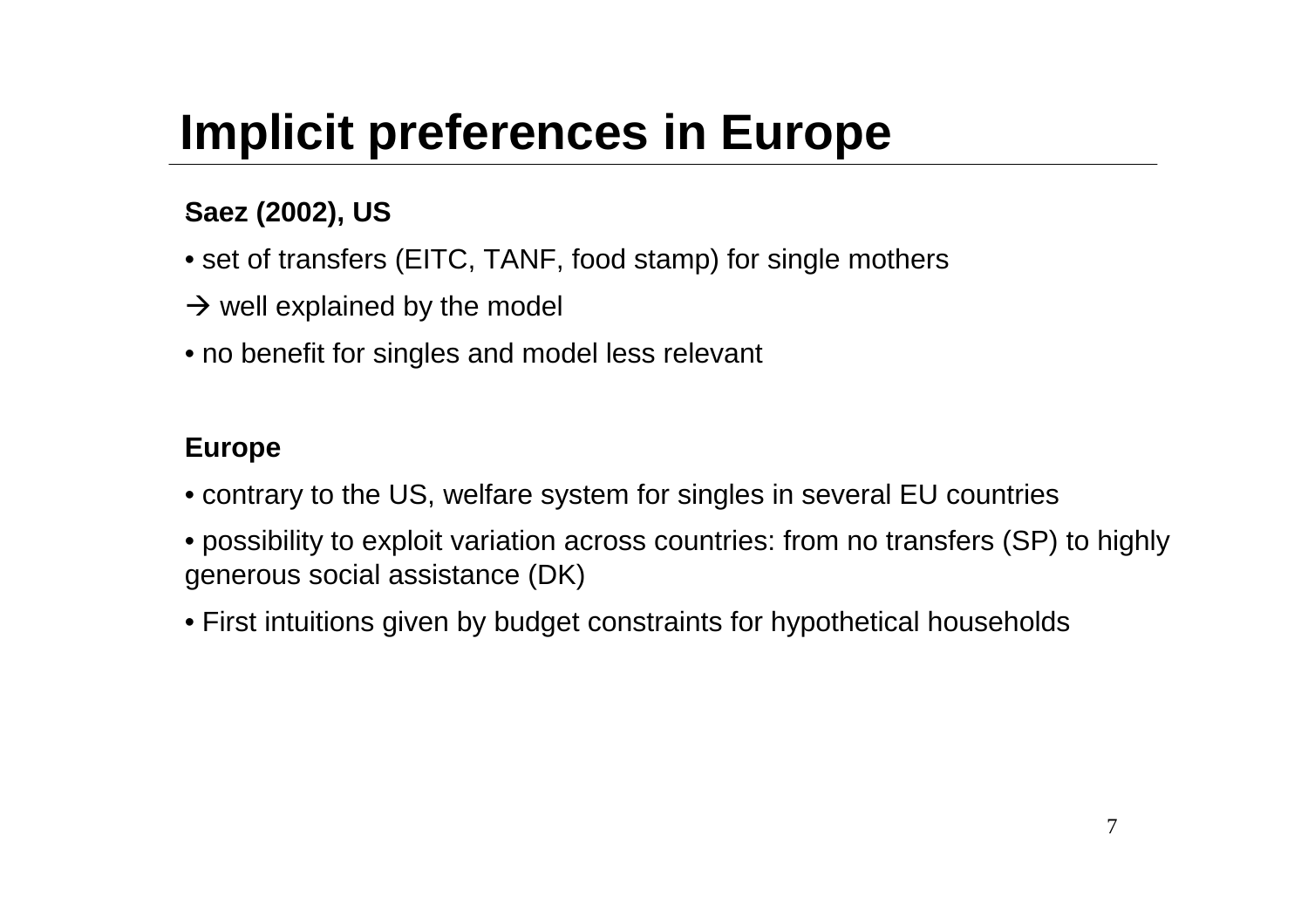### **Budget constraints**



8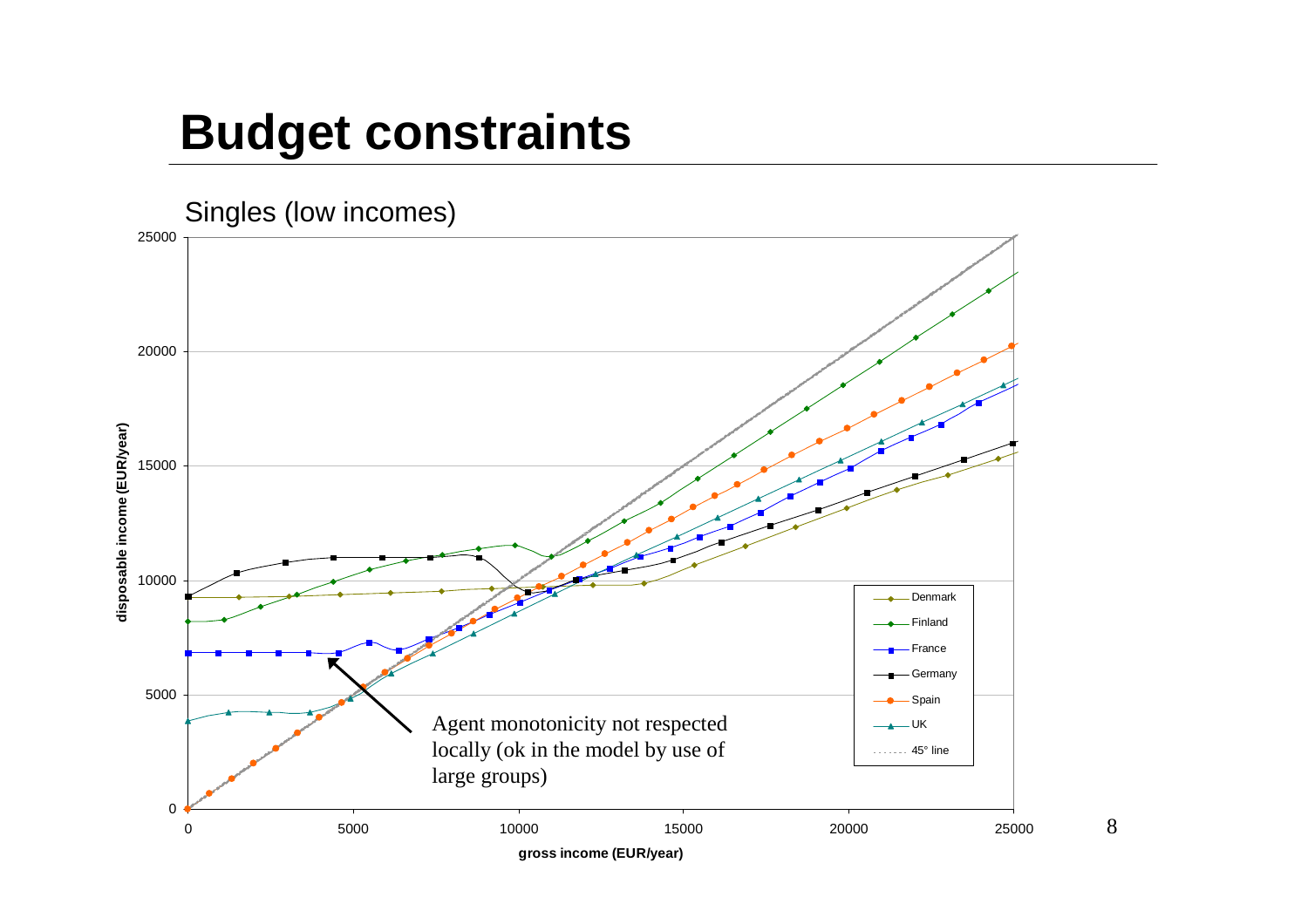# **Implicit preferences in Europe**

.Other questions:

### **Check redistributive tastes**:

•Are social weights decreasing?

• Weights of group 0 versus group 1 ?

### **Test Paretianity of the social welfare function**

- Are social weights gi>0 ?
- Up to which elasticity threshold does Paretianity hold?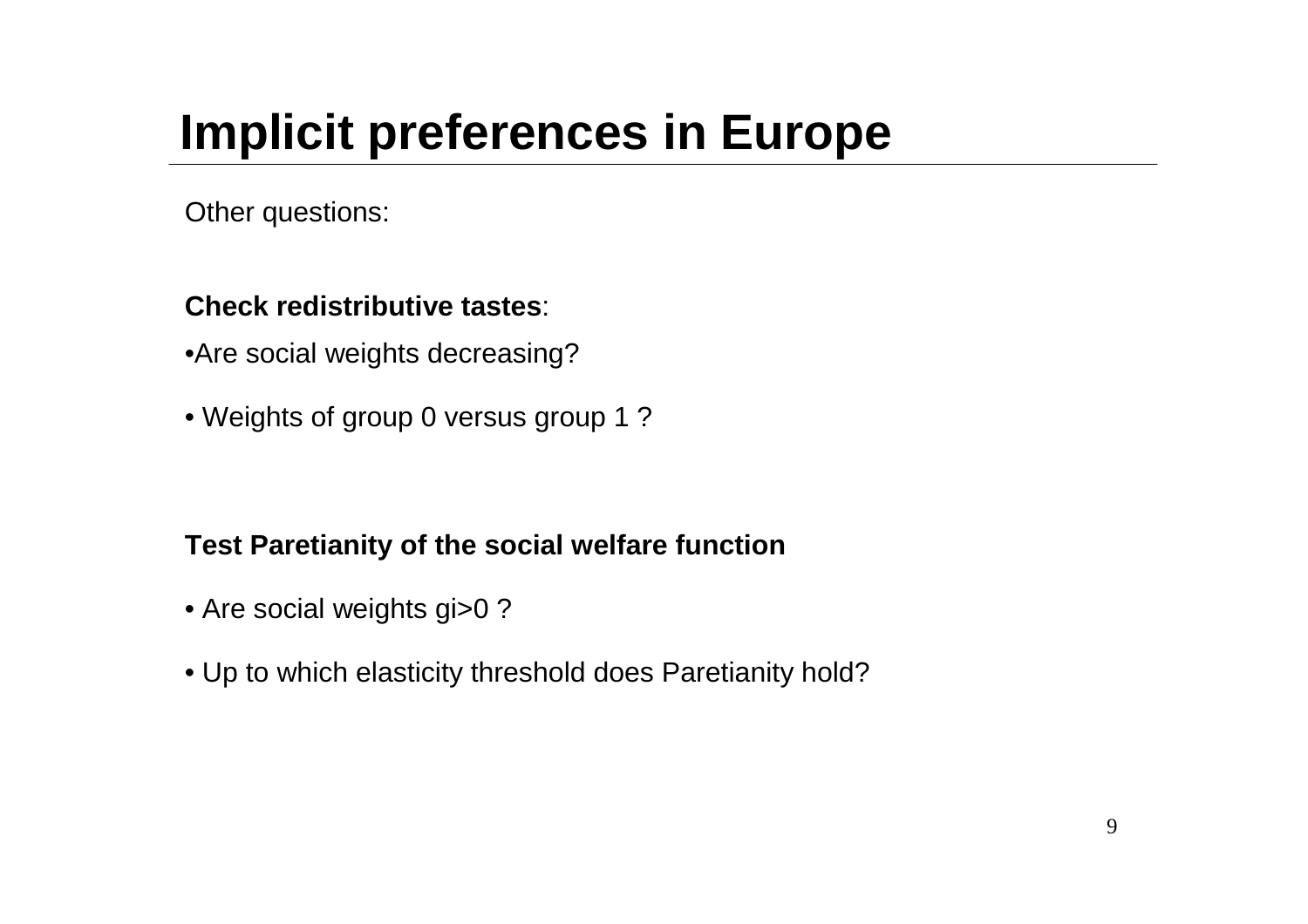## **Data and selection**

| <b>Country</b> | Data                                   | Year   | size of<br>selected | weighted no. of<br>singles | proportion of all<br>singles |
|----------------|----------------------------------------|--------|---------------------|----------------------------|------------------------------|
| Denmark        | European Community Household Panel     | 1995   | 574                 | 417,945                    | 40%                          |
| Finland        | Income distribution survey             | 1998   | 1193                | 421,447                    | 38%                          |
| France         | Household Budget Survey                | 1994/5 | 1639                | 3,615,095                  | 40%                          |
| Germany        | German Socio-Economic Panel            | 1998   | 1387                | 8,242,791                  | 43%                          |
| UK             | Family Expenditure Survey              | 1995/6 | 1227                | 5,172,454                  | 47%                          |
| Italy          | Survey of Households Income and Wealth | 1996   | 1482                | 3,651,857                  | 51%                          |
| Spain          | European Community Household Panel     | 1996   | 738                 | 1,297,780                  | 37%                          |

#### **Selection:**

- single individuals
- potential workers (no pensioners, no student, working age 18-60)
- no substantial capital income (max 10% of earned income)

#### **Incomes:**

*Yi*: income from wage and self-employment income

10 *Ci*: includes tax, contributions, transfers and (contributory) unemployment benefits (treated as redistributive transfer here)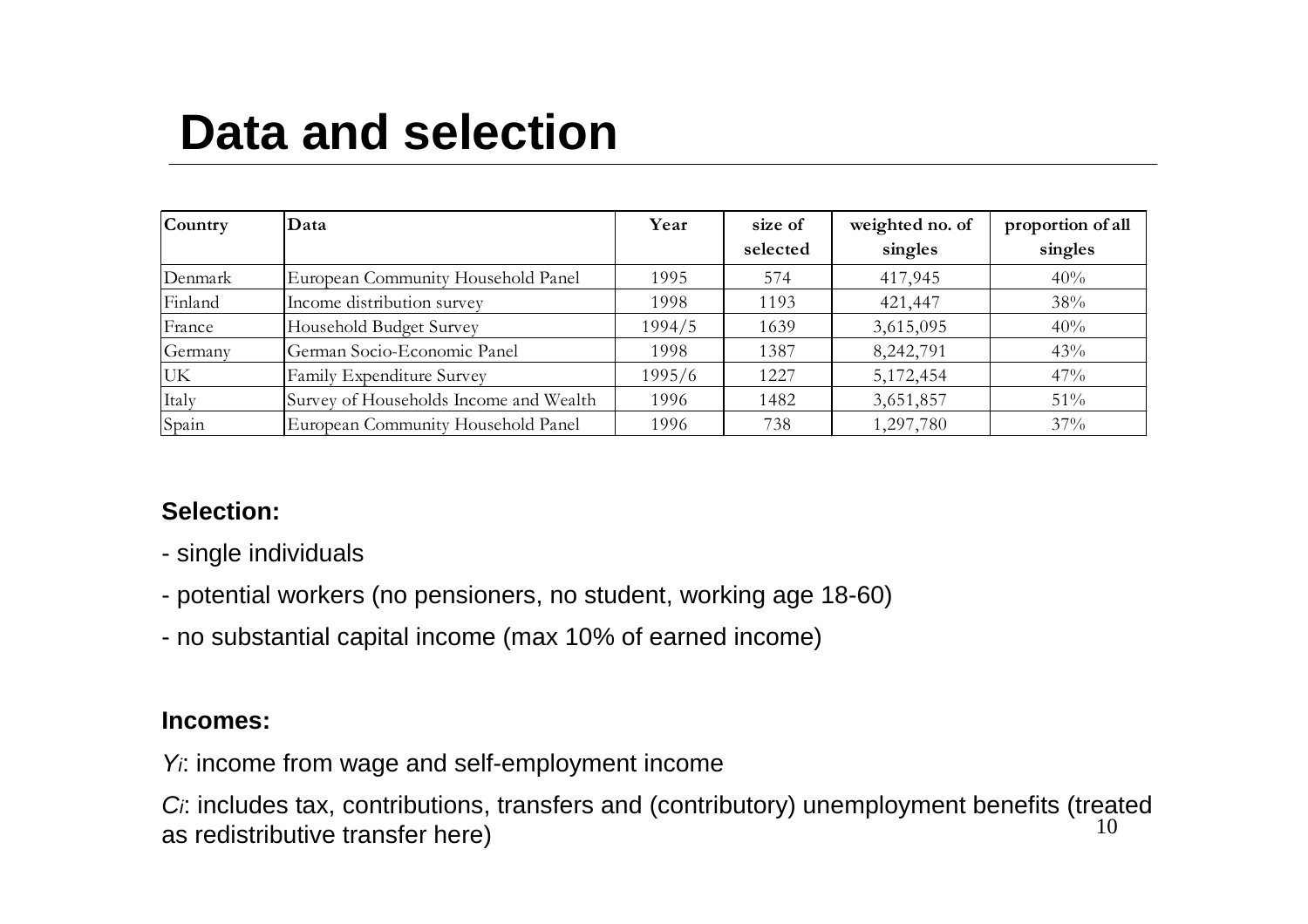# **Application: defining groups**

Arbitrary definitions but attempt to make it comparable across countries

**Type 0**: from 0 to part-time paid at minimum wage (rare observation inbetween)

**Type 1**: working poor (up to 1.3x the minimum wage)

| groups         | <b>Denmark</b> | Finland | France | Germany | <b>Italy</b> | Spain | UK   |
|----------------|----------------|---------|--------|---------|--------------|-------|------|
| 0              | 0              | 0       | 0      | 0       | 0            | 0     | 0    |
|                | 788            | 574     | 515    | 627     | 509          | 399   | 595  |
| $\overline{2}$ | 2050           | 1492    | 1338   | 1630    | 1322         | 1038  | 1548 |
| 3              | 2628           | 1823    | 1674   | 2094    | 1695         | 1331  | 1984 |
| 4              | 3942           | 2735    | 2511   | 3141    | 2543         | 1997  | 2976 |
| 5              | 5256           | 3646    | 3348   | 4188    | 3390         | 2662  | 3968 |

| Proportions <i>hi</i> |  |
|-----------------------|--|
|                       |  |

| <b>Type 2:</b> up to median income       | groups         | Denmark | Finland | France | Germany | Italy | Spain | UK   |
|------------------------------------------|----------------|---------|---------|--------|---------|-------|-------|------|
|                                          | 0              | 0.06    | 0.08    | 0.07   | 0.05    | 0.09  | 0.07  | 0.15 |
| <b>Type 3:</b> up to $1.5 \times$ median |                | 0.25    | 0.28    | 0.20   | 0.24    | 0.22  | 0.24  | 0.17 |
| income                                   | $\overline{2}$ | 0.20    | 0.22    | 0.23   | 0.20    | 0.18  | 0.18  | 0.21 |
|                                          | 3              | 0.37    | 0.28    | 0.28   | 0.32    | 0.27  | 0.25  | 0.25 |
| <b>Type 4:</b> up to $2 \times$ median   | 4              | 0.07    | 0.11    | 0.11   | 0.13    | 0.13  | 0.16  | 0.12 |
| income                                   | 5              | 0.06    | 0.04    | 0.10   | 0.06    | 0.11  | 0.10  | 0.10 |
|                                          |                |         |         |        |         |       |       |      |

**Cut-off points (monthly gross income in EUR)**

#### **Type 5**: above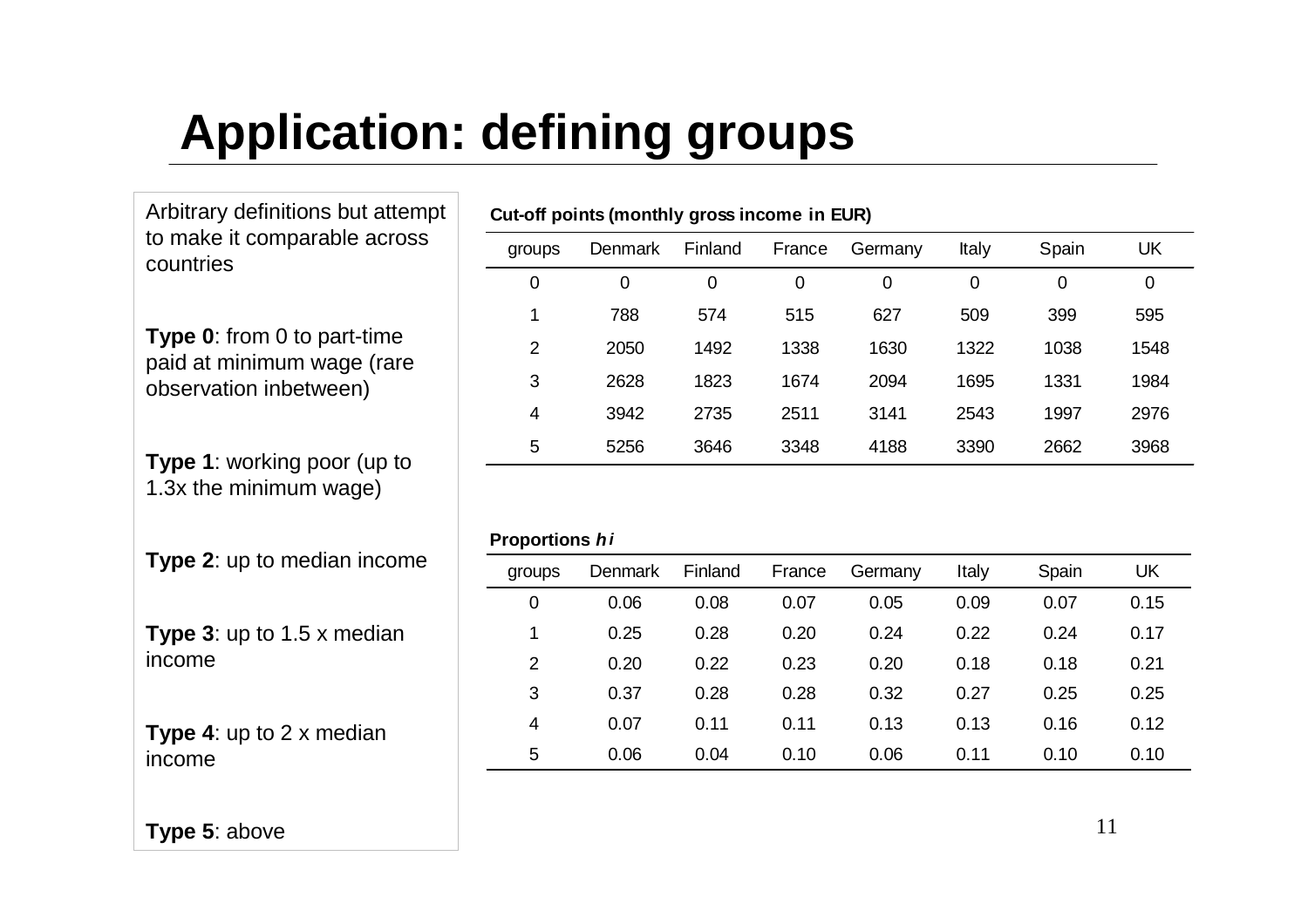# **Application: extensive elasticity**

limited evidence for singles (compared to married women) and no evidence of participation elasticity larger than 0.5 (in contrast to married women)

| Country                               | Data              | Selection                  | Elasticity                     |
|---------------------------------------|-------------------|----------------------------|--------------------------------|
| Sweden*                               |                   |                            |                                |
| Andren (2002)                         | <b>HINK 97-98</b> | single mothers             | 0.5                            |
| <b>Finland</b>                        |                   |                            |                                |
| Bargain and Orsini (2006)             | IDS 97            | single women               | $0.18 - 0.33$                  |
| <b>France</b>                         |                   |                            |                                |
| Bargain and Orsini (2006)             | <b>HBS 95</b>     | single women               | $0.04 - 0.07$                  |
| Laroque and Salanie (2002)            | Tax revenue 97    | single women               | 0.36                           |
| Germany                               |                   |                            |                                |
| Bargain and Orsini (2006)             | GSOEP 98          | single women               | $0.08 - 0.15$                  |
| Bonin, Kempe and Schneider (2002)     | GSOEP 00          |                            |                                |
| Haan and Steiner (2005)               | GSOEP 02          | single women<br>single men | $0.01 - 0.09$<br>$0.06 - 0.19$ |
| <b>Italy</b>                          |                   |                            |                                |
| Aaberge, Colombino and Wennemo (2002) | <b>SHIW 1993</b>  | single women               | 0.06                           |
|                                       |                   | single men                 | 0.08                           |

*\* There are no results concerning Denmark. Leven and Kreiner (2005) indicates that elasticities for Sweden*

*for Sweden may give some indication of labor supply behavior in Denmark*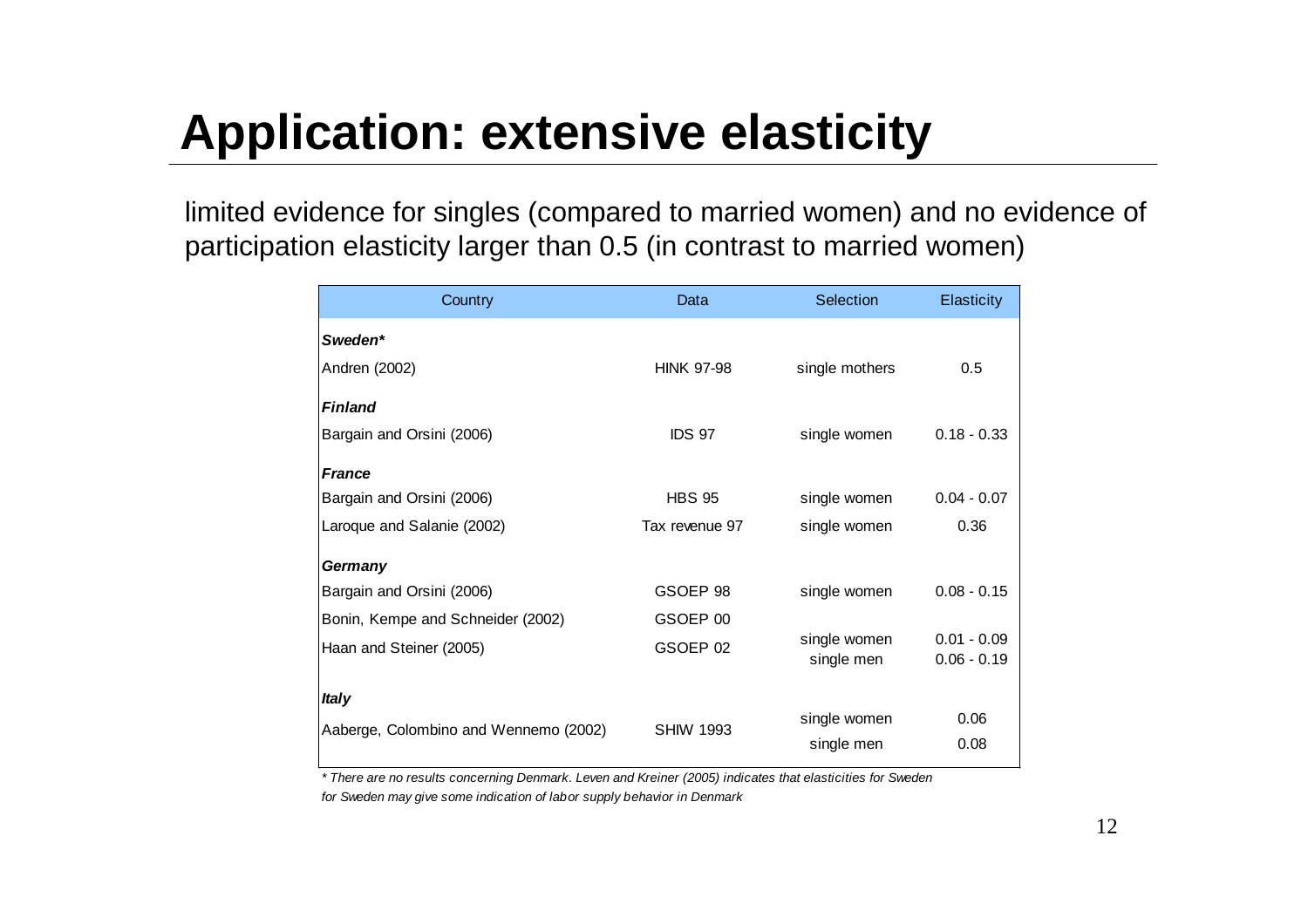## **Application: extensive elasticity**

**Participation elasticity** in this model:

$$
\eta_i = \frac{C_i - C_0}{h_i} \frac{\partial h_i}{\partial (C_i - C_0)}
$$

- Classical participation elasticities from the literature correspond to 1% increase in *Y<sup>i</sup>* rather than in  $Ci -Co = Y_i - (T_i + Co)$
- In most cases, *T<sup>i</sup> + C<sup>0</sup> >0* so that *C<sup>i</sup> -C<sup>0</sup>* increase by more than 1% and *ηi* is overstated by usual estimates
- The inverse is true only when  $T_i < -C_0$ , i.e. when transfers to working poor are very large

#### **Sensitivity analysis**:

0 (pure intensive model), 0.25 (baseline) and 0.5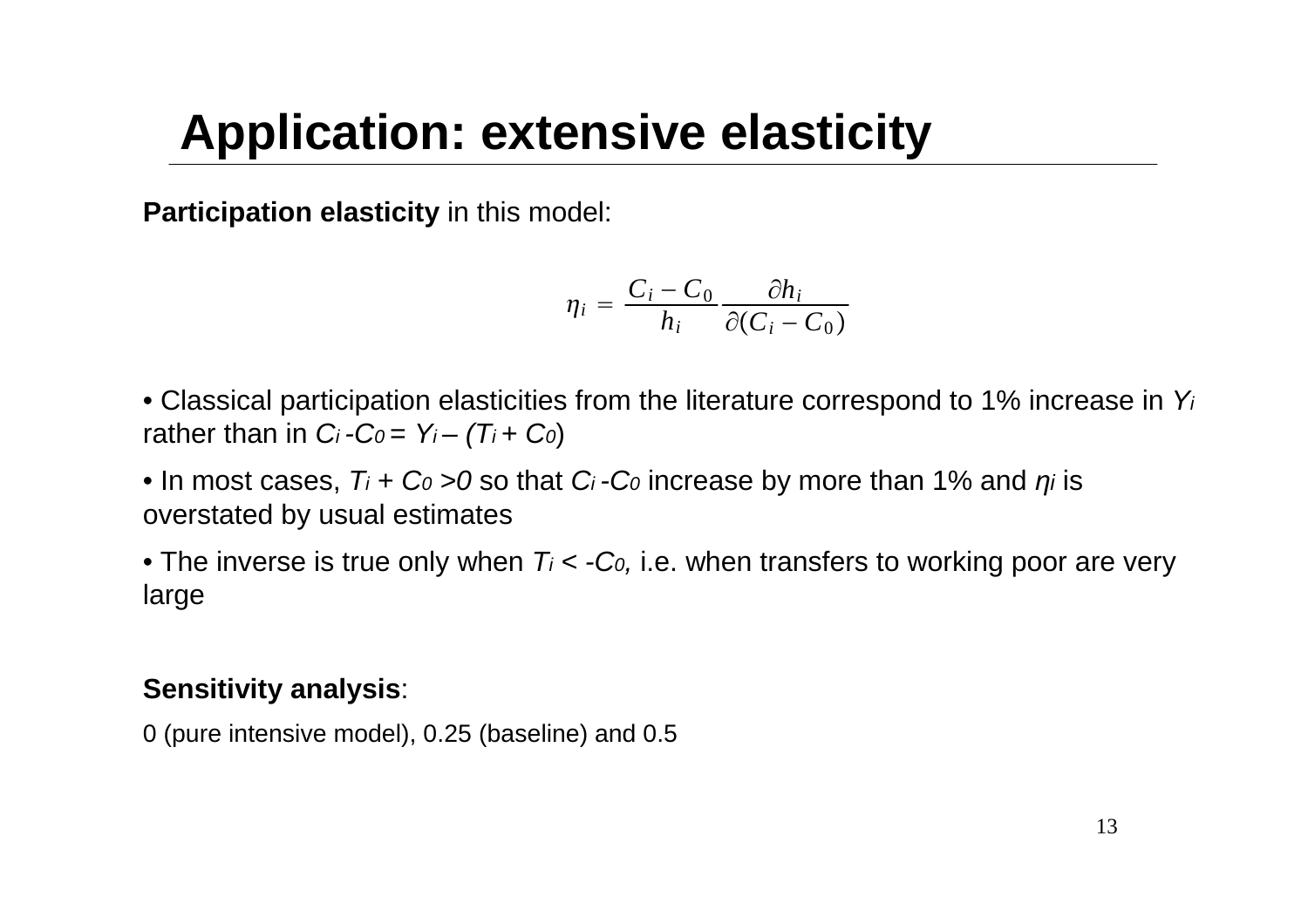# **Application: intensive elasticity**

#### Here too, limited evidence for singles but modest size

| Country                               | Data               | Selection                  | Elasticity                     |
|---------------------------------------|--------------------|----------------------------|--------------------------------|
| Sweden*                               |                    |                            |                                |
| Andren (2002)                         | <b>HINK 97-98</b>  | single mothers             | $0.55 - 0.87$                  |
| <b>Finland</b>                        |                    |                            |                                |
| Bargain and Orsini (2006)             | IDS 97             | single women               | $0.18 - 0.34$                  |
| <b>France</b>                         |                    |                            |                                |
| Bargain and Orsini (2006)             | <b>HBS 95</b>      | single women               | $0.08 - 0.14$                  |
| Germany                               |                    |                            |                                |
| Bargain and Orsini (2006)             | GSOEP 98           | single women               | 0.09; 0.18                     |
| Haan and Steiner (2005)               | GSOEP 02           | single women<br>single men | $0.02 - 0.24$<br>$0.09 - 0.28$ |
| <b>Italy</b>                          |                    |                            |                                |
| Aaberge, Colombino and Wennemo (2002) | <b>SHIW 1993</b>   | single women               | 0.10                           |
|                                       |                    | single men                 | 0.11                           |
| <b>Spain</b>                          |                    |                            |                                |
| Labeaga, Oliver and Spadaro (2005)    | ECHP <sub>95</sub> | singles                    | 0                              |
| Quote in Oliver and Spadaro (2004)    |                    |                            | 0.5                            |
| UK                                    |                    |                            |                                |
| Blundell and Walker (1986)            | <b>FES 1980</b>    | married men                | 0.024                          |

*\* There are no results concerning Denmark. Leven and Kreiner (2005) indicates that elasticities for Sweden*

*for Sweden may give some indication of labor supply behavior in Denmark*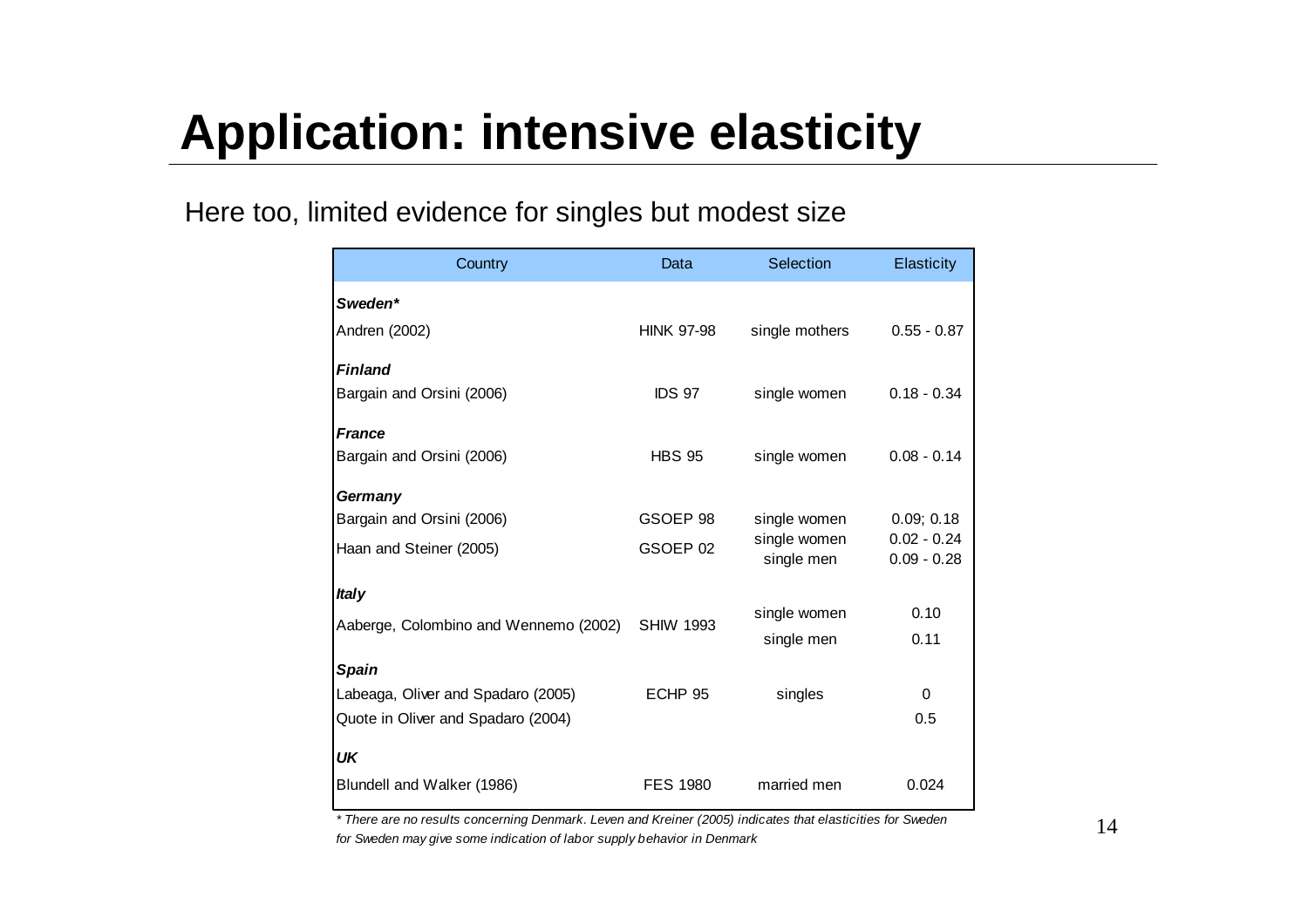# **Application: intensive elasticity**

Examples (mobility) elasticity

\n
$$
\zeta_i = \frac{C_i - C_{i-1}}{h_i} \frac{\partial h_i}{\partial (C_i - C_{i-1})}
$$

Classical wage elasticity of labor supply

$$
\varepsilon_i = \frac{1 - \tau_i}{Y_i} \frac{\partial Y_i}{\partial (1 - \tau_i)} \text{ with EMTR } \tau_i = \frac{T_i - T_{i-1}}{Y_i - Y_{i-1}}
$$

Relating 
$$
\zeta
$$
 and  $\varepsilon$ :  $\zeta_i(Y_i - Y_{i-1}) = \varepsilon_i Y_i$ 

#### **Numerical application (in terms of** ε):

Saez: 0.25 for low income (up to \$20,000, 1<sup>st</sup> half of distribution) and 0.25 or 0.5 above Similar choice here:

- 0.25 for group 0 to 2 (approx. 1<sup>st</sup> half), above: 0.25 (baseline) or 0.5
- 0 (pure extensive model)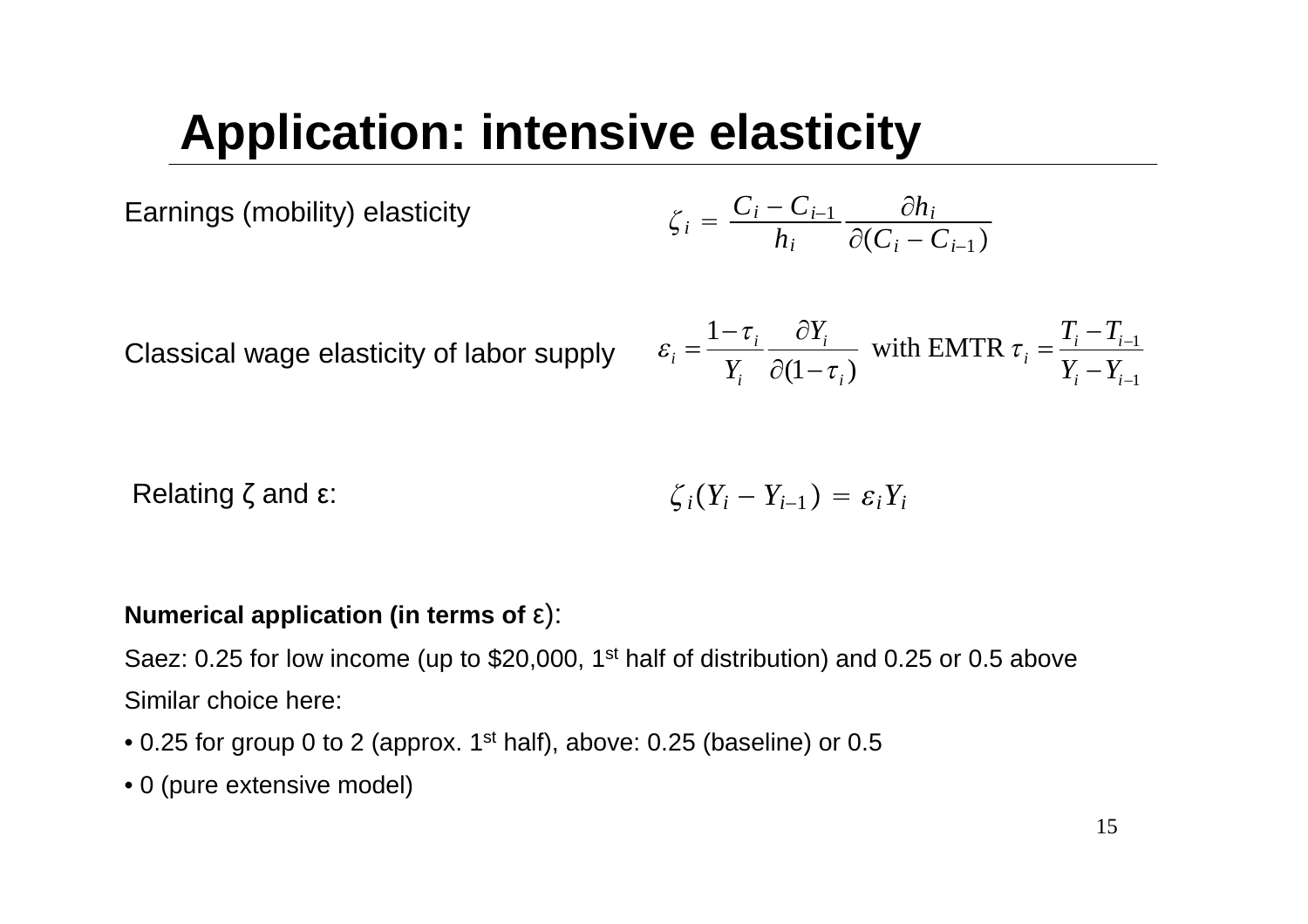### **Results: mixed model (baseline)**

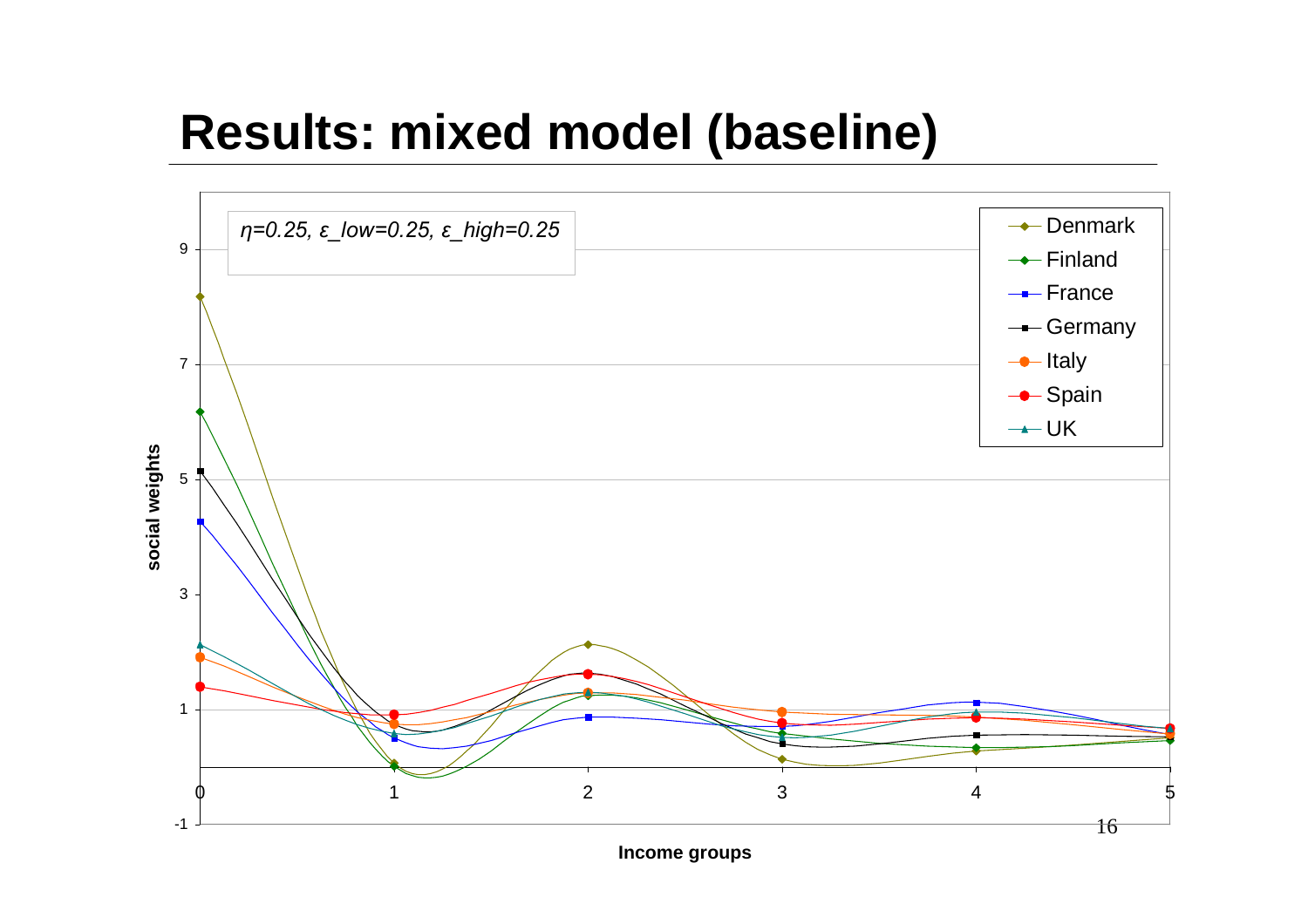## **Sensitivity: Denmark**

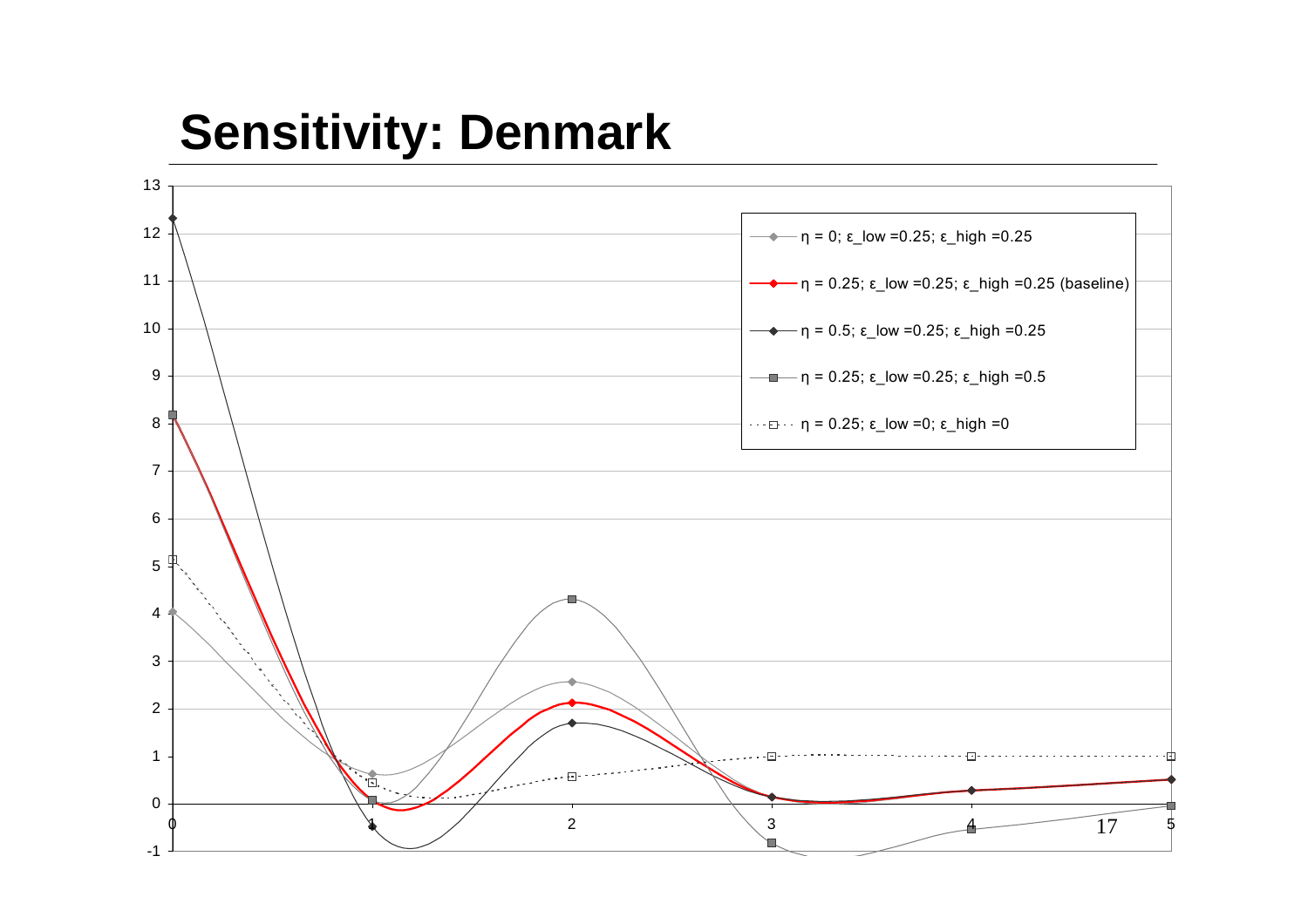## **Sensitivity: Finland**

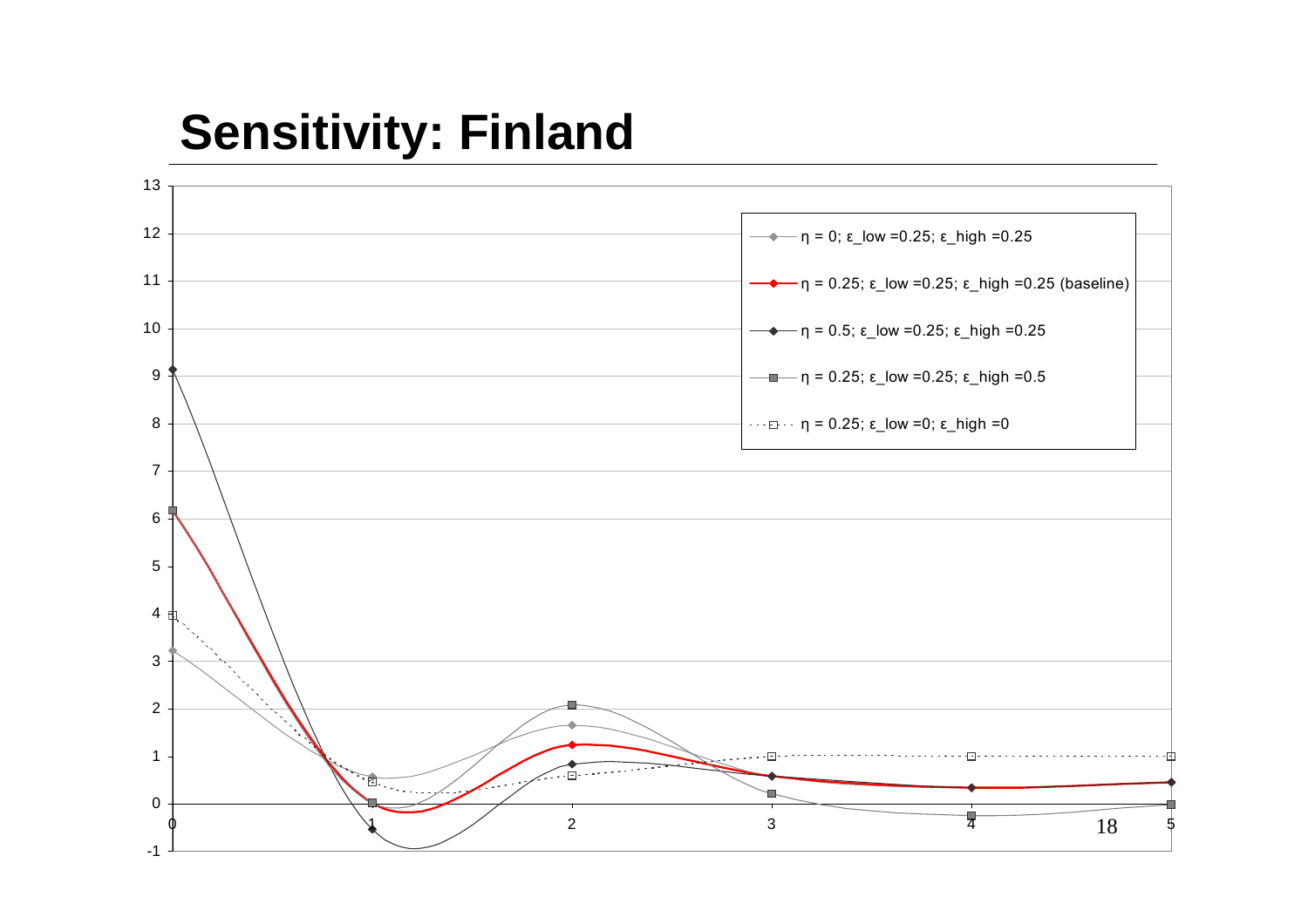### **Sensitivity: France**

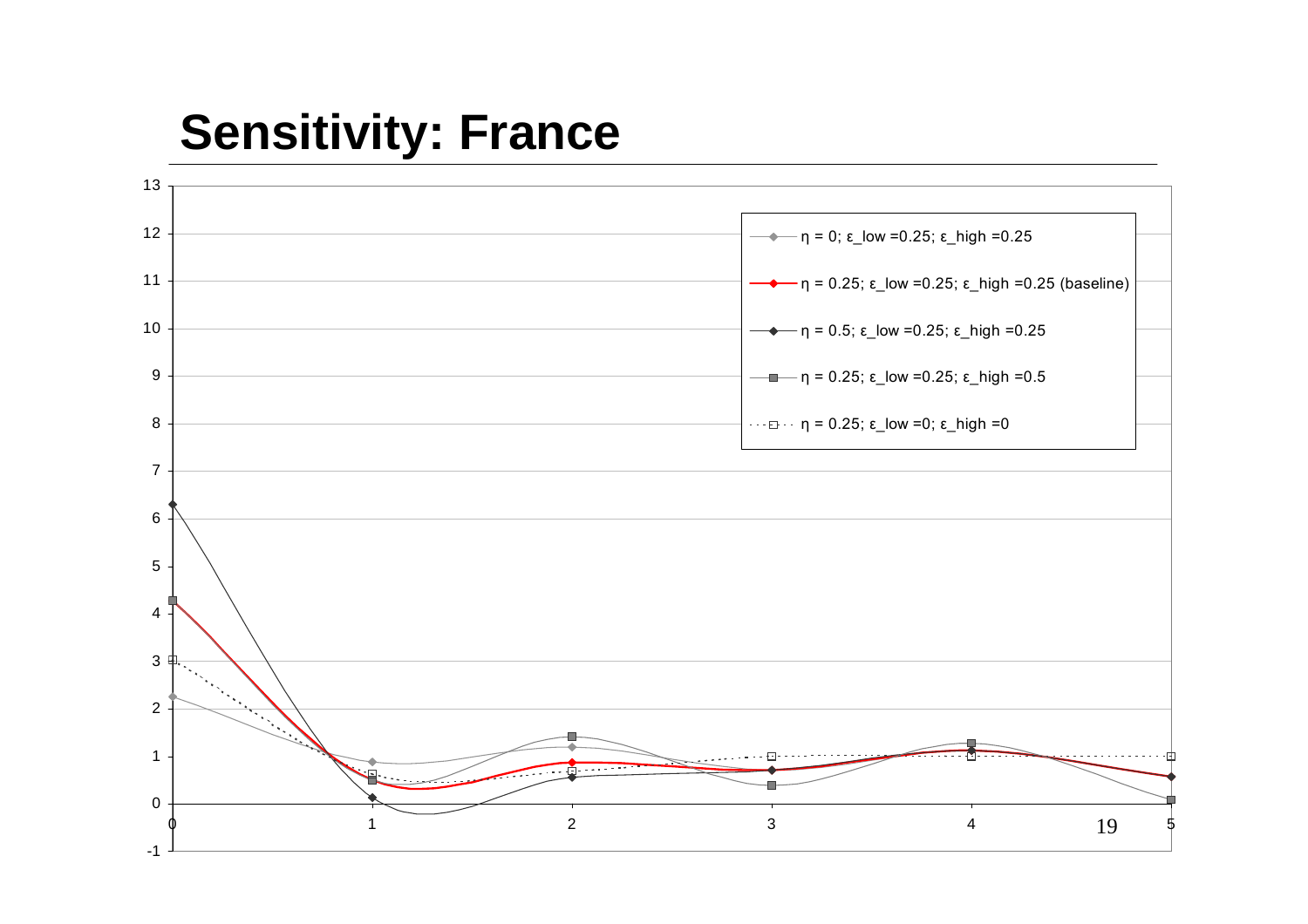# **Sensitivity: Germany**

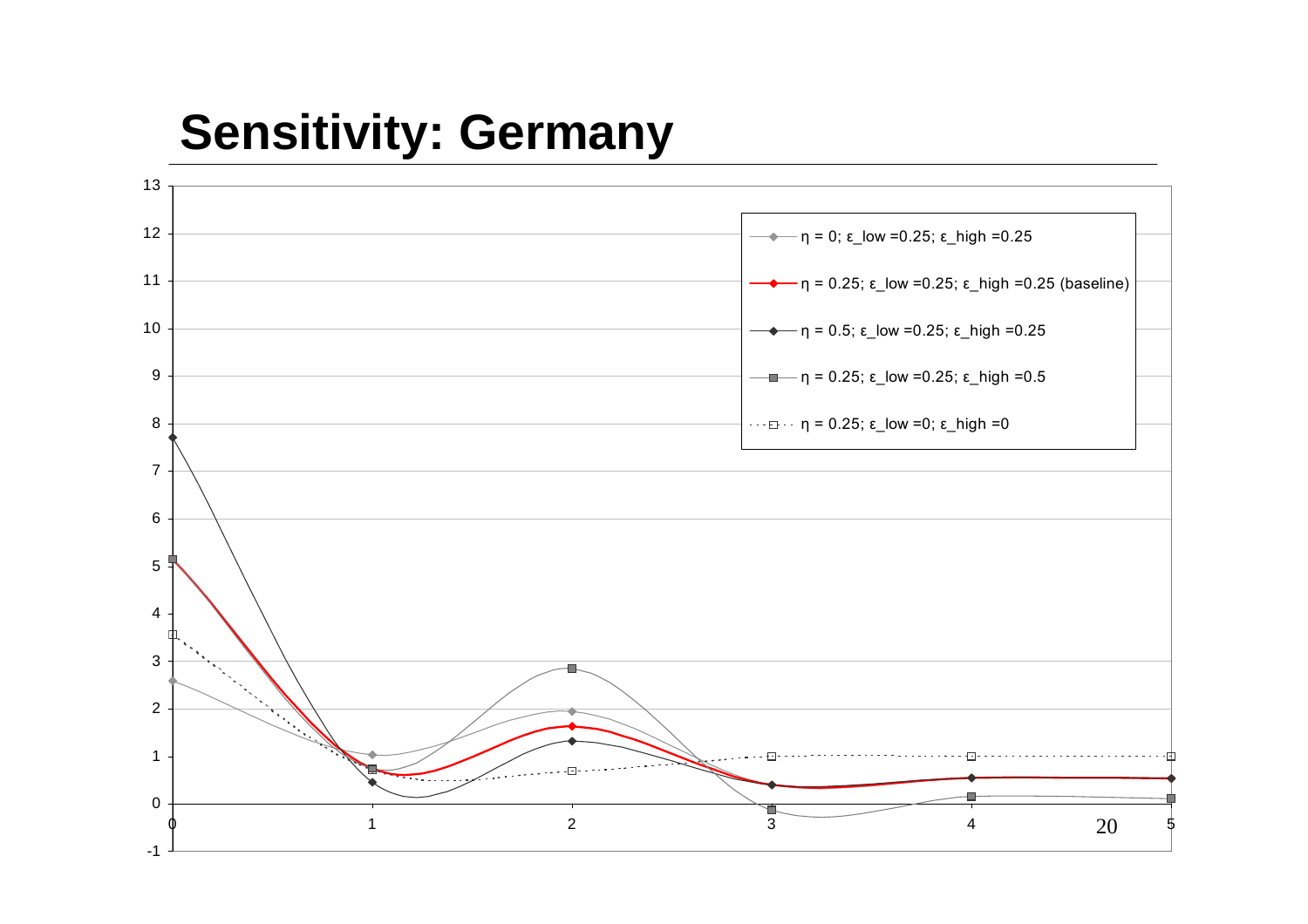## **Sensitivity: Italy**

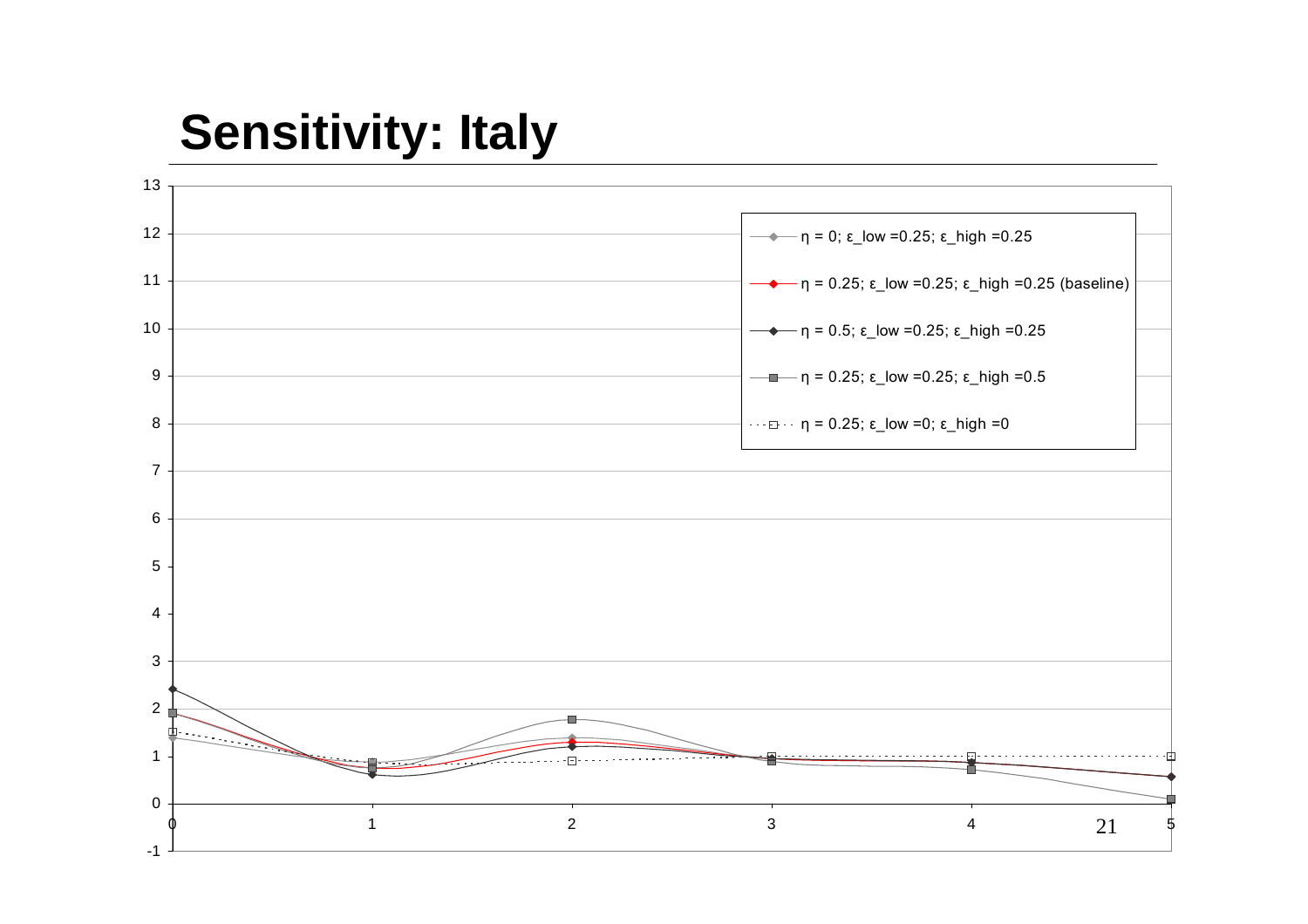## **Sensitivity: Spain**

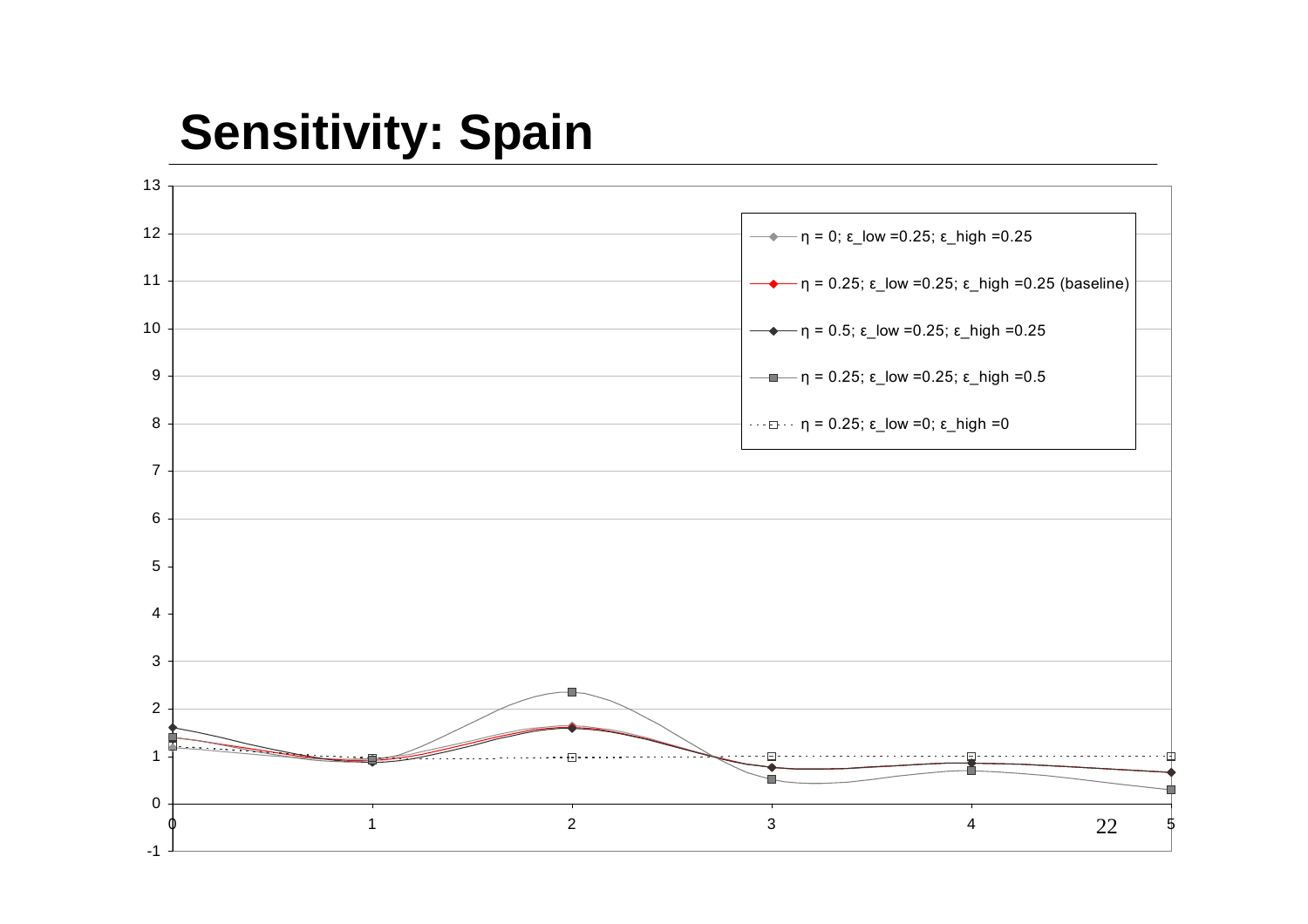# **Sensitivity: UK**

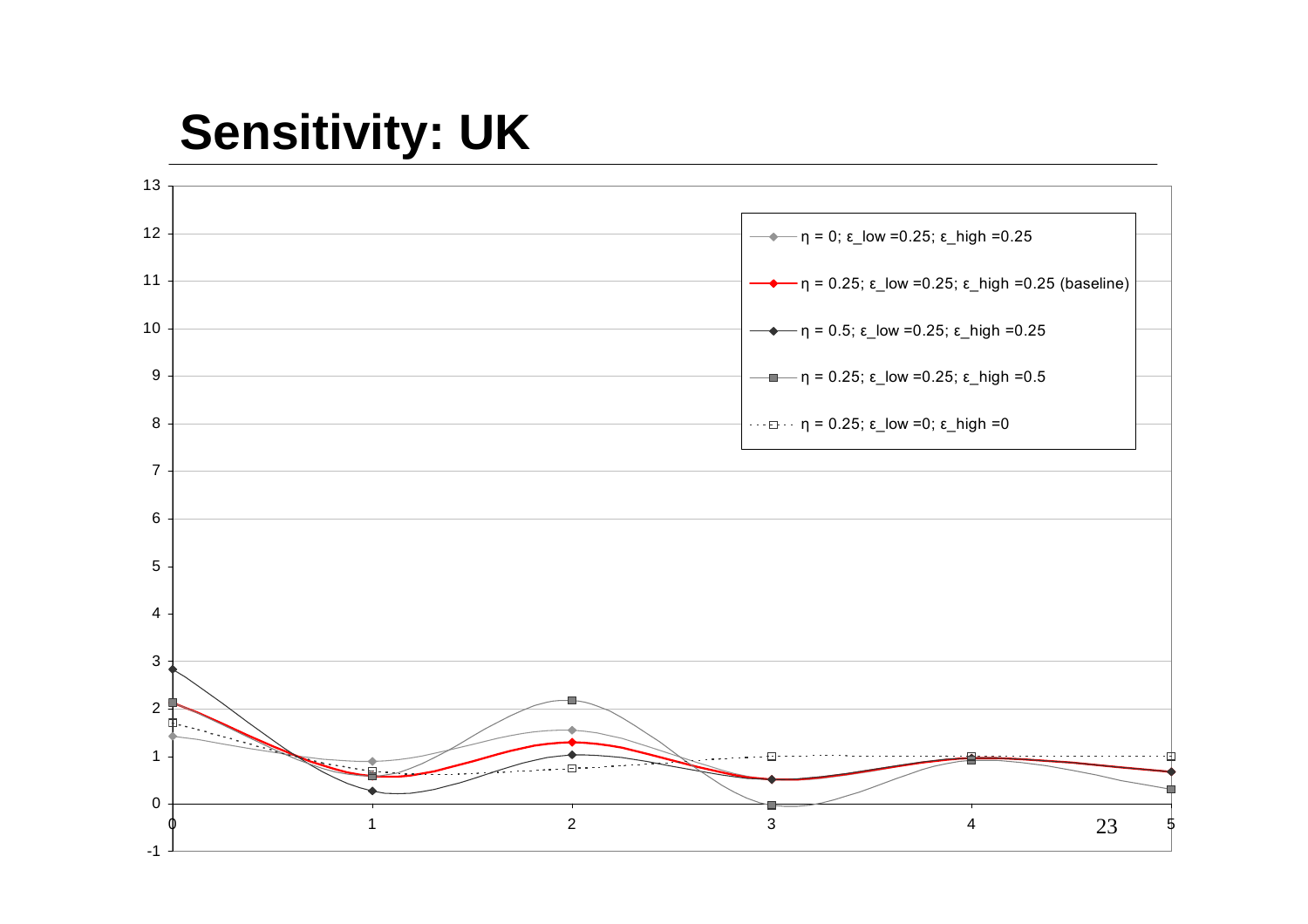## **Conclusion**

#### **Results in line with general intuition on welfare regimes**

- `flat' redistributive tastes in Southern Europe and to some extent in the UK

- generous SA translates into high weight on group 0 in Nordic countries, Germany and France; relatively flat for other groups = close to Rawlsian preferences

-group 1: large distortion (high phase-out rate, esp. in Nordic countries) rationalised by lower social weights

- gap between weights on groups 0 and 1 even larger if high participation elasticity (=reason to accept distortions rationalised by social preferences)

#### **Paretianity violated**

- for higher incomes if high intensive elasticity (esp. in Nordic countries)

- for group 1 if extensive elasticity not marginal in Nordic countries, if >0.5 in Germany, France, UK …

… but no evidence for elasticities > 0.5 for singles

Social preferences with lower elasticities display a reasonable pattern compatible with the fiction of a Paretian planner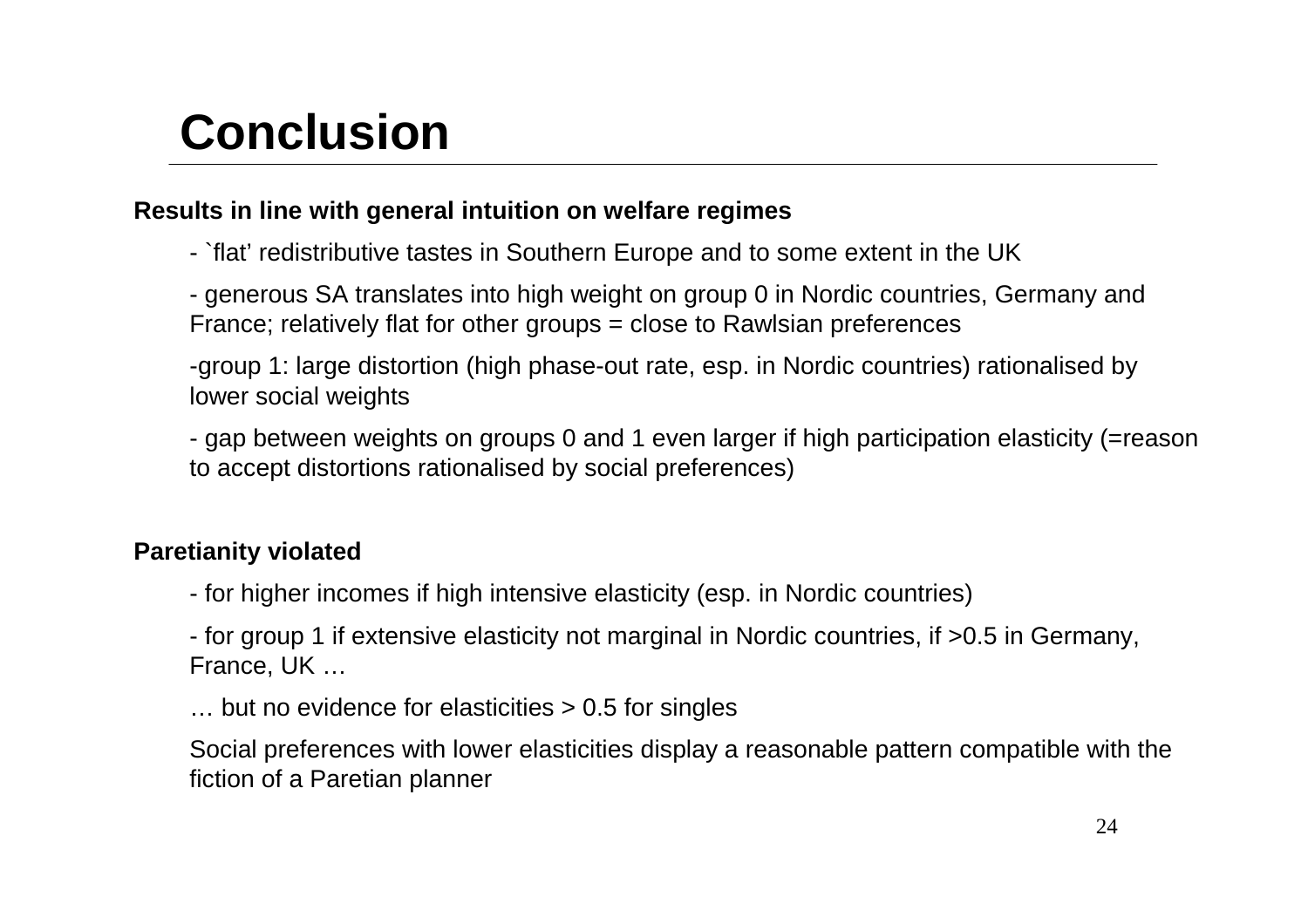# **Conclusion (2)**

#### **More generally:**

- Saez: large SA not optimal if large extensive elasticity but EITC is
- European systems (except South) with generous SA and no EITC for childless singles must be justified by small participation elasticity and/or large redistributive tastes
- Recent trend toward EITC schemes in Europe translates a change in social preferences … or recognition of the disincentive effects (i.e not so small participation elasticity for some groups) ?

#### **Future work**

- role of unemployment benefits
- look at single parents:
	- -large transfers to unemployed (Nordic and corporatist models) versus large transfers to working poor with children (UK)
	- cf following graph
	- -more heterogeneity than in the case of childless singles

25 - in particular, are negative EMTR from the WFTC due to larger participation elasticity for single mums in the UK or to higher weight g1?